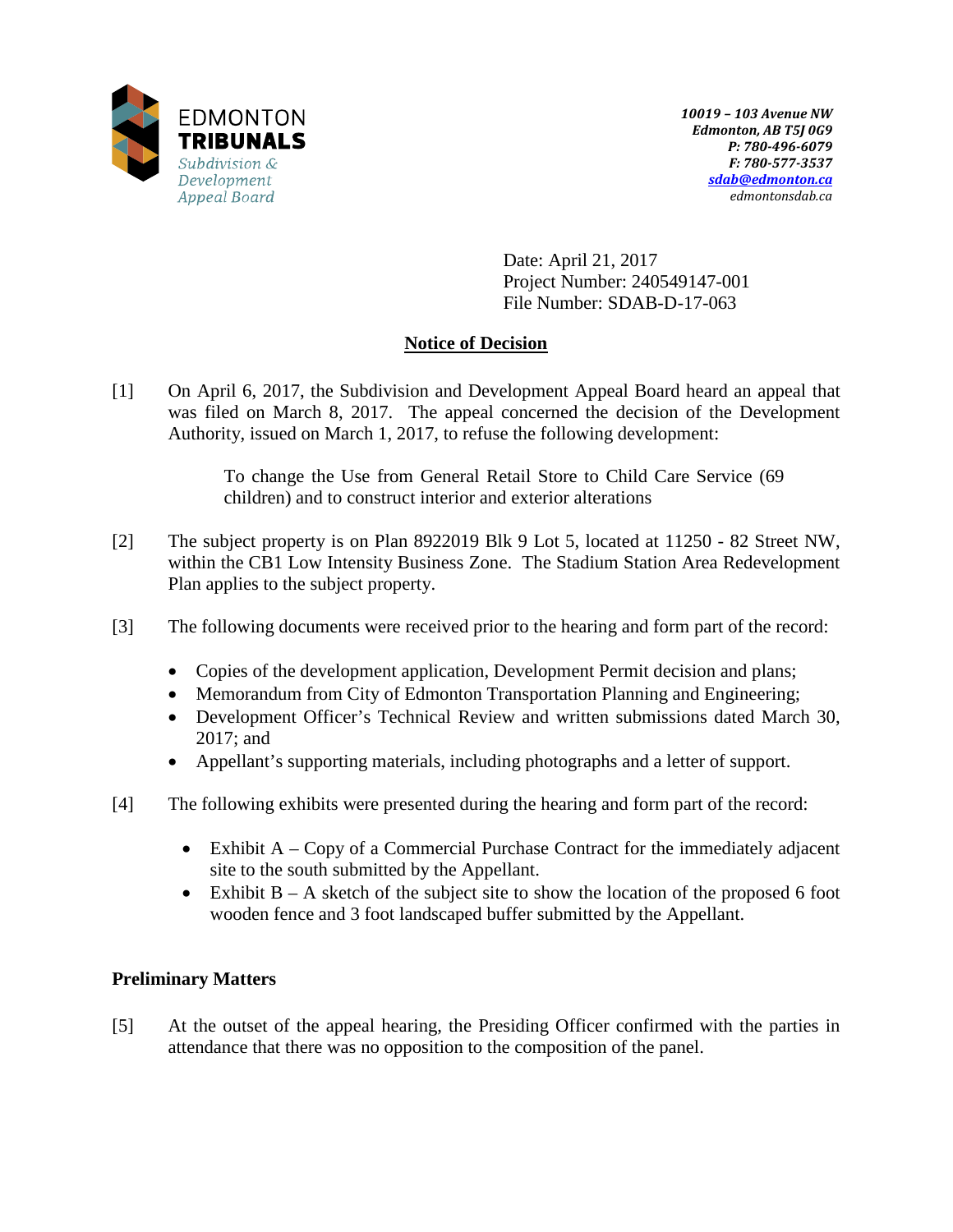- [6] The Presiding Officer outlined how the hearing would be conducted, including the order of appearance of parties, and no opposition was noted.
- [7] The appeal was filed on time, in accordance with section 686 of the *Municipal Government Act*, RSA 2000, c M-26.

#### **Summary of Hearing**

- *i) Position of the Appellants, Ms. N. Sidhu, Ms. S. Judge and their Architect, Mr. M. Lomasnkiewicz*
- [8] Mr. Lomasnkiewicz advised the Board that a six foot high wooden fence will be constructed inside the existing chain link fence along the south and west property lines to address the concerns of the Development Officer as identified in the second reason for refusal.
- [9] A three foot wide landscape buffer with small shrubs, trees and planters will also be installed to the inside of the proposed six foot high wooden fence.
- [10] He addressed the Development Officer's first reason of refusal and stated that the proposed outdoor play space will be located in the southwest corner of the site. The play space will be adjacent to a storage building and vehicle storage located on the immediately adjacent property to the south. The play space is not adjacent to a building bay, therefore, the Development Officer's first reason for refusal is not a valid concern. The other building located further east on the site to the south is used for vehicle repairs.
- [11] The developer of the subject site plans to purchase the adjacent property to the south to develop additional retail uses which should mitigate the concerns of the Development Officer regarding the proposed development. He submitted Exhibit "A", a copy of a Commercial Purchase Contract with a closing date of May 15, 2017.
- [12] It was his opinion that the proposed Child Care Service has been designed according to the Bylaw requirements for fencing, security and the safety of the children. The proposed wooden fence and landscape buffer will address the concerns of the Development Officer regarding the industrial land that abuts the site to the south.
- [13] Upon questioning by the Board, the Appellant confirmed that the landscape buffer would help reduce noise pollution from the Light Rail Transit ("LRT") line, but was unable to confirm whether the fence would reduce possible odours or pollution from the neighbouring automotive repair shop.
- [14] The Appellant stated that at a meeting with the City Development office in August 2016, the landlord had been assured that a Child Care Service would be allowed at this location. Ms. Sidhu also personally visited the City Development office and was advised similarly. She did not obtain written confirmation. Based on these discussions, plans were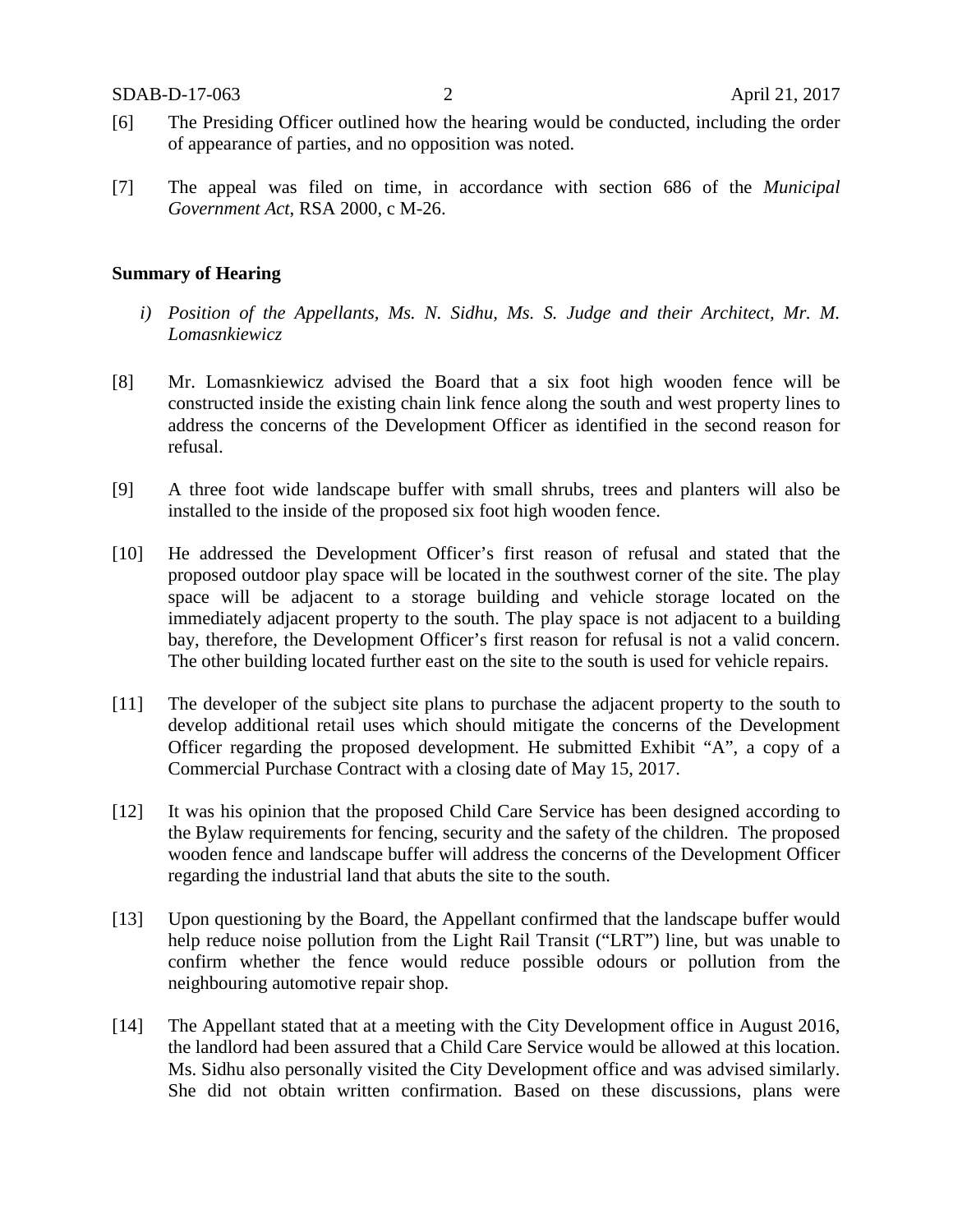submitted to Sustainable Development. The Appellant was therefore surprised to learn that the application had been refused. At no point was the LRT line, nor the industrial land to the south, identified as a problem.

- [15] Mr. Lomasnkiewicz referenced a sketch of the subject site, marked as Exhibit "B", to show the location of a new six foot high wooden fence and three foot wide landscaped buffer. He advised the Board that a formal landscaping plan had not yet been prepared. He clarified that if the chain link fence has to be retained because of the LRT line, the new six foot high wooden fence would be constructed approximately one foot inside that chain link fence.
- [16] Information could not be provided regarding the storage of toxic materials on the site to the south. However, it was the Appellant's position that safety regulations have to be followed regarding the storage and disposal of toxic materials. For example, used tires stored on the site are picked up by a recycling company. Accordingly, any such materials should not pose a danger to the children in the play space.
- [17] The Appellant expressed no opposition to the recommended conditions provided by the Development Officer, and stated that they would accept the imposition of a condition that a six foot high wooden fence and a three foot wide landscape buffer be installed along the south and west property lines to encompass the proposed outdoor play area.

#### *ii) Position of the Development Officer, Mr. P. Adams*

- [18] Mr. Adams explained that Ms. Sidhu likely originally met with a staff member at the front counter of the Sustainable Development Department, whereupon she was likely advised that the proposed development was a Discretionary Use in the Zone. It is typical to review the general development regulations with an Applicant at that type of meeting. However, a detailed review is not completed by a Development Officer at that time and no promises are made as to whether an application will be approved or refused.
- [19] The proposed Child Care Service directly abuts a site that has been approved for General Industrial Use which allows for body shop work and painting of motor vehicles. The type of repair work that would be occurring on the adjacent site would therefore not be engine work.
- [20] He clarified that the second recommended condition in his written report is indeed a development regulation. Section 51 of the *Edmonton Zoning Bylaw* requires outdoor lighting to be located and arranged so that direct rays of light are not directed at any adjoining properties or interfere with the effectiveness of traffic control devices.
- [21] Based on a quick review of the sketch provided by the Appellant, it was his opinion that the proposed three foot wide landscape buffer would comply with the landscaping requirements of section 55 of the *Edmonton Zoning Bylaw.* However, while the provision of a new six foot high wooden fence and three foot wide landscape buffer might provide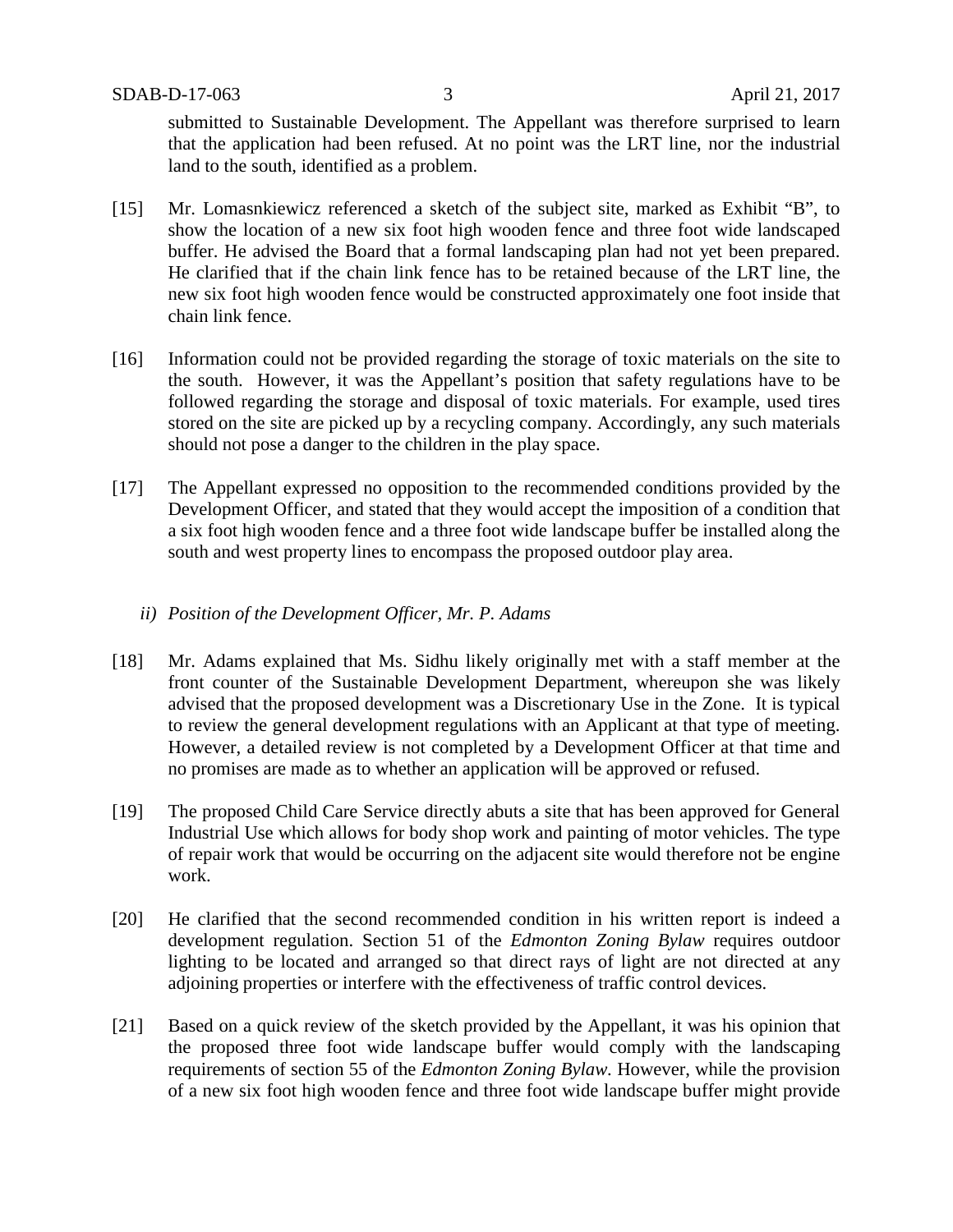some protection for children using the outdoor play space, it does not change the fact that the subject site abuts a General Industrial Use, a Vehicle and Equipment Sales/Rentals Use and the LRT line. The development therefore does not comply with section 80(2). The safety of the children would be compromised should an accident or emergency situation occur, or if a child wandered onto the LRT line.

- [22] Upon questioning by the Board, Mr. Adams clarified that the noise generated by the LRT line is a lesser consideration. Of primary concern is the access to, and egress of, the proposed outdoor play area, which in his opinion is not safe. He acknowledged that safety considerations are more heavily considered at later stages of the licensing process by other officials. However, safety remains a factor to consider when reviewing development applications.
- [23] In this case, the west property line abuts a fiber optics easement and the LRT line can be accessed from this easement. There is also no access or egress available on the south side of the proposed outdoor play area. In the event of an emergency, the only exit from the outdoor play area requires access through the building, or along a narrow walkway of approximately 0.9 metres wide bordering the rear of the building.
- [24] Mr. Adams was unable to confirm whether the existing chain link fence along the property line is owned by the City or by the developer. Referencing a photograph submitted by the Appellant, he identified what he believed was a temporary construction fence located between the LRT line and the building.
- [25] Mr. Adams confirmed that the building was approved on January 29, 2016, and that relocating the outdoor play area on the site would impact other development regulations. A new development permit application would therefore be required. As it stands, the outdoor play space is located in the setback requirement. However, a variance is not required because the Child Care Service does not abut a residential zone.

# *iii) Rebuttal of the Appellants*

- [26] There is an existing chain link fence on the west property line between the subject site and the LRT line. A new six foot high wooden fence will be constructed approximately one foot inside that fence.
- [27] The building was approved and constructed to provide access and egress that complies with all safety requirements.
- [28] A gate that complies with all development regulations will be installed to provide access and egress to the outdoor play area.
- [29] Ms. Sidhu asked if the Board could delay rendering a decision pending the sale of the General Industrial Use site to the south.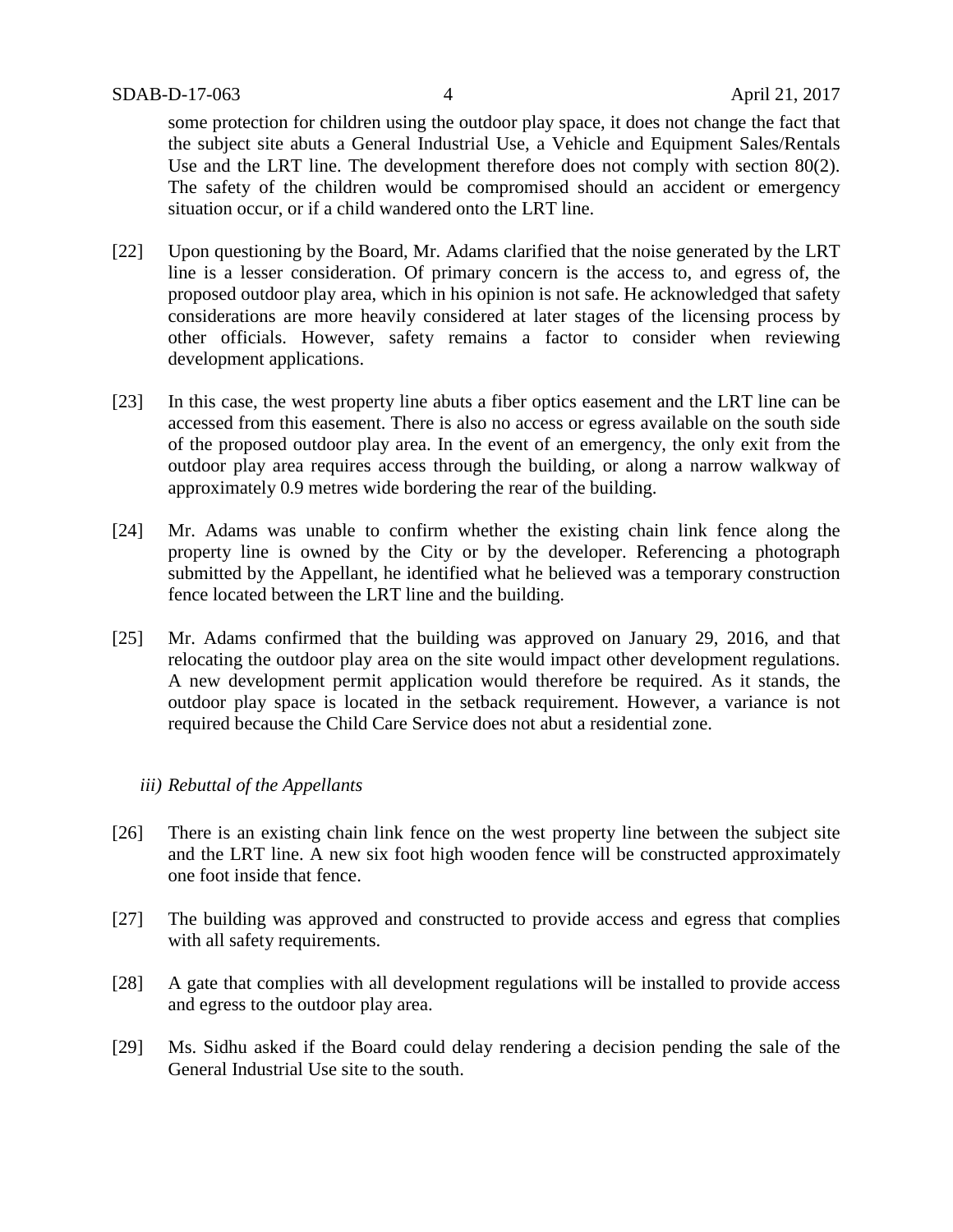- [30] At this point the Presiding Officer clarified that pursuant to the provisions and scheme of the *Municipal Government Act*, the Board must render a decision based on the existing uses of the land and information provided at the hearing. However, the Appellant/Applicant would have the option to withdraw the appeal and reapply for a new development permit at a later date.
- [31] Ms. Judge advised the Board that her husband owns and operates an automotive repair shop from another location in the city. Based on her personal experience, strict safety precautions are taken and there is nothing kept on the site that would be dangerous to children.

## **Decision**

[32] The appeal is **DENIED** and the decision of the Development Authority is **CONFIRMED**. The development is **REFUSED**

## **Reasons for Decision**

- [33] Child Care Service is a Discretionary Use in the CB1 Low Intensity Business Zone.
- [34] If approved, the proposed Child Care Service Use would require a waiver of two locational requirements enacted to address safety concerns for children.
- [35] The proposed Child Care Services Use is to be located in the southern portion of the commercial building which has been constructed right up to the southern Side Lot Line. The outdoor play area is located in the southwest corner of the triangular lot immediately abutting an existing General Industrial Use and a Vehicle and Equipment Sales/Rentals Use contrary to the locational requirements in sections  $80(2)(a)(iv)$  and (vi) of the *Edmonton Zoning Bylaw* which provides that no portion of a Child Care Service Use, including the building bay and on-Site outdoor play space, where provided, shall be located adjacent to a building bay with an approved development permit for General Industrial Uses or Vehicle and Equipment Sales/Rentals.*.*
- [36] The photographic evidence shows these two neighbouring developments are in use and that the northwest portion of the abutting site along the shared Side Lot Line contains an accessory storage building (built with no setback), several parked vehicles and other random materials including several vehicle tires.
- [37] There is no separation or setback between the building which is to house the Child Care Services Use, or between the outdoor play area and the General Industrial Use and Vehicle and Equipment Sales/Rentals use occurring on the immediately adjacent property to the south, which increases the potential planning concerns related to safety and the proposed Child Care Service Use.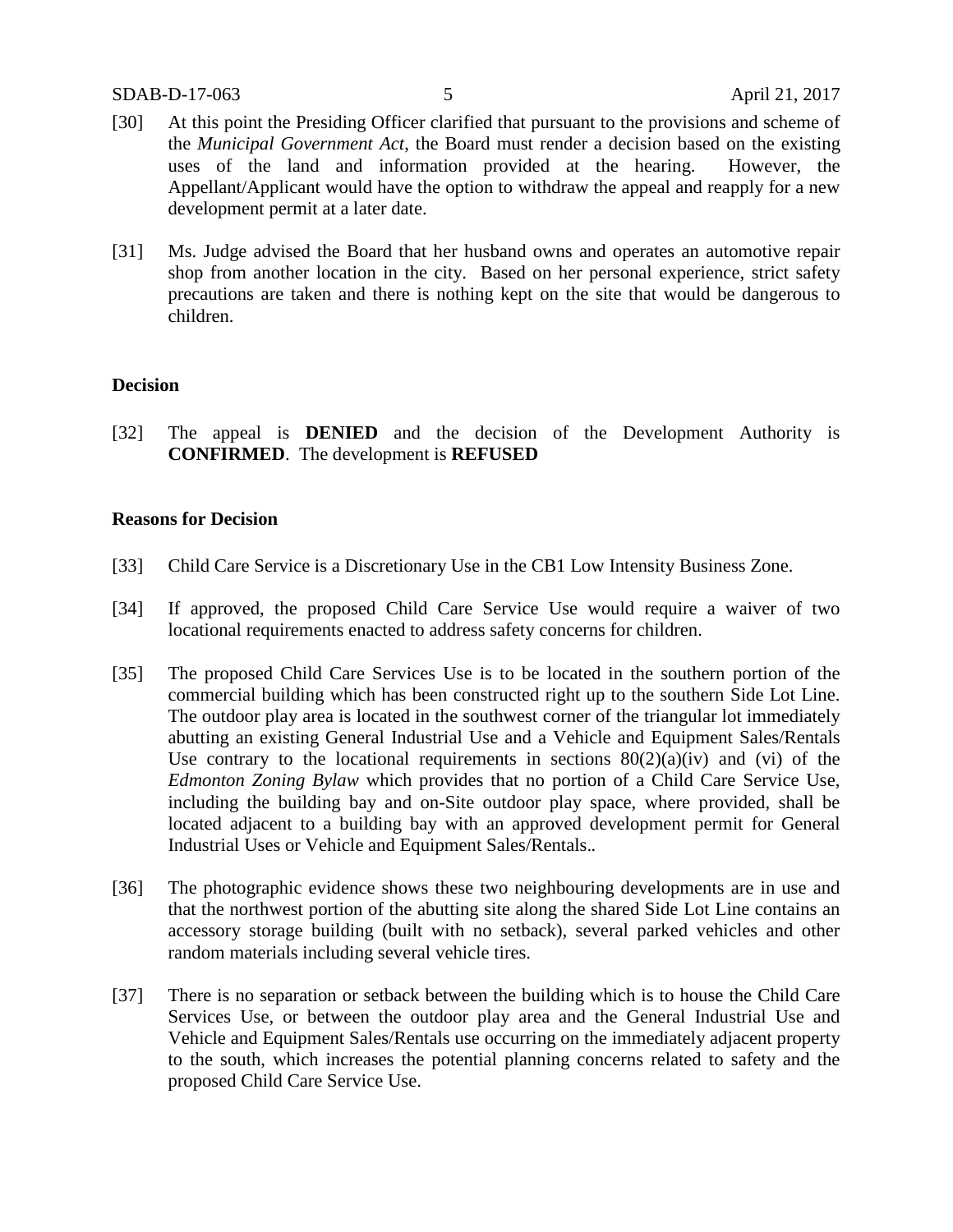- [38] During the hearing, the Appellants provided evidence to the Board that the adjacent property to the south may be sold and rezoned to accommodate different Uses. However, this is speculative and the Board has based its decision on the existing circumstances and currently approved Uses and zoning.
- [39] The subject Site (and the outdoor play area in particular) also abuts the existing Light Rail Transit line located to the west.
- [40] Given these circumstances, the Board finds that the location of the Child Care Services Use and the outdoor play area (directly abutting a Light Rail Transit line, a General Industrial Use and a Vehicle Equipment Sales/Rentals Use) also creates a dangerous and negative impact on the Child Care Service, contrary to section 80(2)(d) which states:

Where Site conditions exist which may negatively impact the Child Care Services Use, including but not limited to trash collection areas, large parking lots, loading docks, rail lines, or arterial public roadways, the Applicant shall design the building, entrances, play spaces, landscaping and Fencing, or similar, to mitigate these conditions to the satisfaction of the Development Officer.

- [41] The Appellant proposed construction of a second six foot high wooden fence inside an existing chain link perimeter fence and a three foot wide landscape buffer along the south and west property lines to mitigate these concerns. However, the Board finds that a wooden fence and three foot wide landscape buffer would not adequately address the potential safety concerns raised by the approved abutting and adjacent uses.
- [42] Furthermore, while the Board recognizes the jurisdiction of other authorities regarding building and safety codes, the proposed development is a Discretionary Use and the Board finds that the siting of the principal building on the lot further exacerbates the planning concerns about the suitability of this Discretionary Use at this location.
- [43] The previously approved commercial building in which the proposed Child Care Service is located extends up to the southern Side Lot Line and is setback approximately 0.9 metres from the Rear Lot line. Furthermore, the only outdoor egress from the proposed outdoor play area is along a narrow walkway bordering the entire length of the rear of the building. Access to means of egress along the rear of the building may be further lessened by the addition of the wood fence proposed by the Appellant to address the other safety concerns.
- [44] Both the Appellant and the landlord indicated that during various conversations with Sustainable Development in the summer of 2016, they received assurances that the Child Care Service would be approved and therefore the Appellant submitted the refused development permit application and began the interior alterations. The Development Officer submitted that these types of representations would be inconsistent with typical City practice at a cursory front counter review and opined that the landlord and the Appellants were more likely to have been informed that Child Care Services was a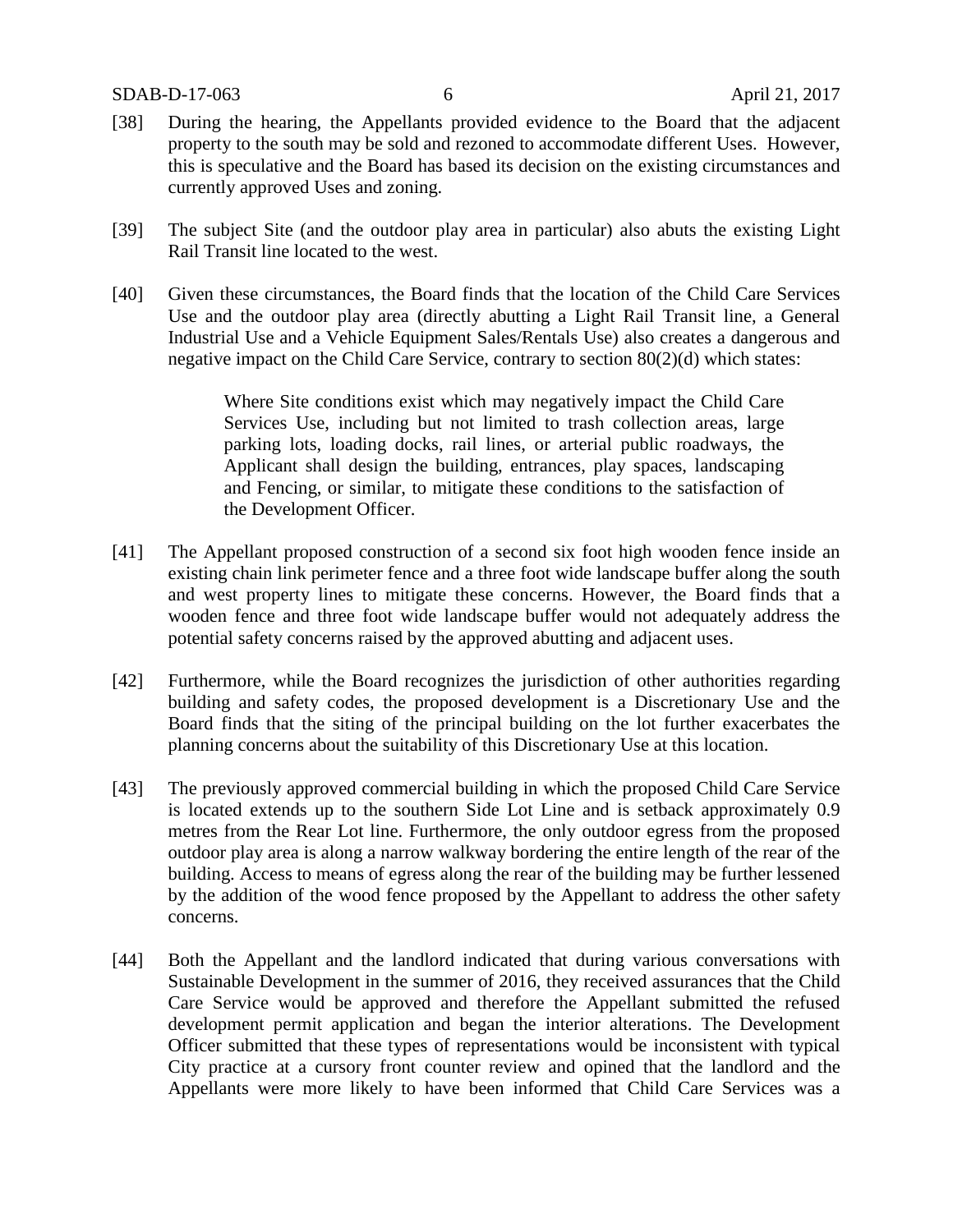Discretionary Use in the CB1 Zone. However, the Development Officer also acknowledged that he was not present at any of these interactions.

- [45] The determination as to whether a Discretionary Use such as Child Care Services should be approved is governed by statute and case law and determined based on the development's compatibility with the surrounding uses and particular planning concerns*.* Representations that may or may not have been made by the Development Authority with respect to the issuance of a development permit is a matter separate from this determination and therefore outside the purview of this Board.
- [46] For the reasons outlined above, based on the Site conditions (including the proximity of the proposed outdoor play area to a General Industrial Use, a Vehicle and Equipment Sales/Rentals Use and the LRT line, and the configuration of the principal building with no setback from the south Lot Line), the Board has determined that the proposed Child Care Service Use is not reasonably compatible with the surrounding land uses. It is not an appropriate Discretionary Use at this location and the Board declines to approve the Use with the required variances. The appeal is therefore denied.

Ms. K. Cherniawsky, Presiding Officer Subdivision and Development Appeal Board

Board members in attendance: Ms. P. Jones, Mr. A. Peterson, Ms. E. Solez, Mr. J. Wall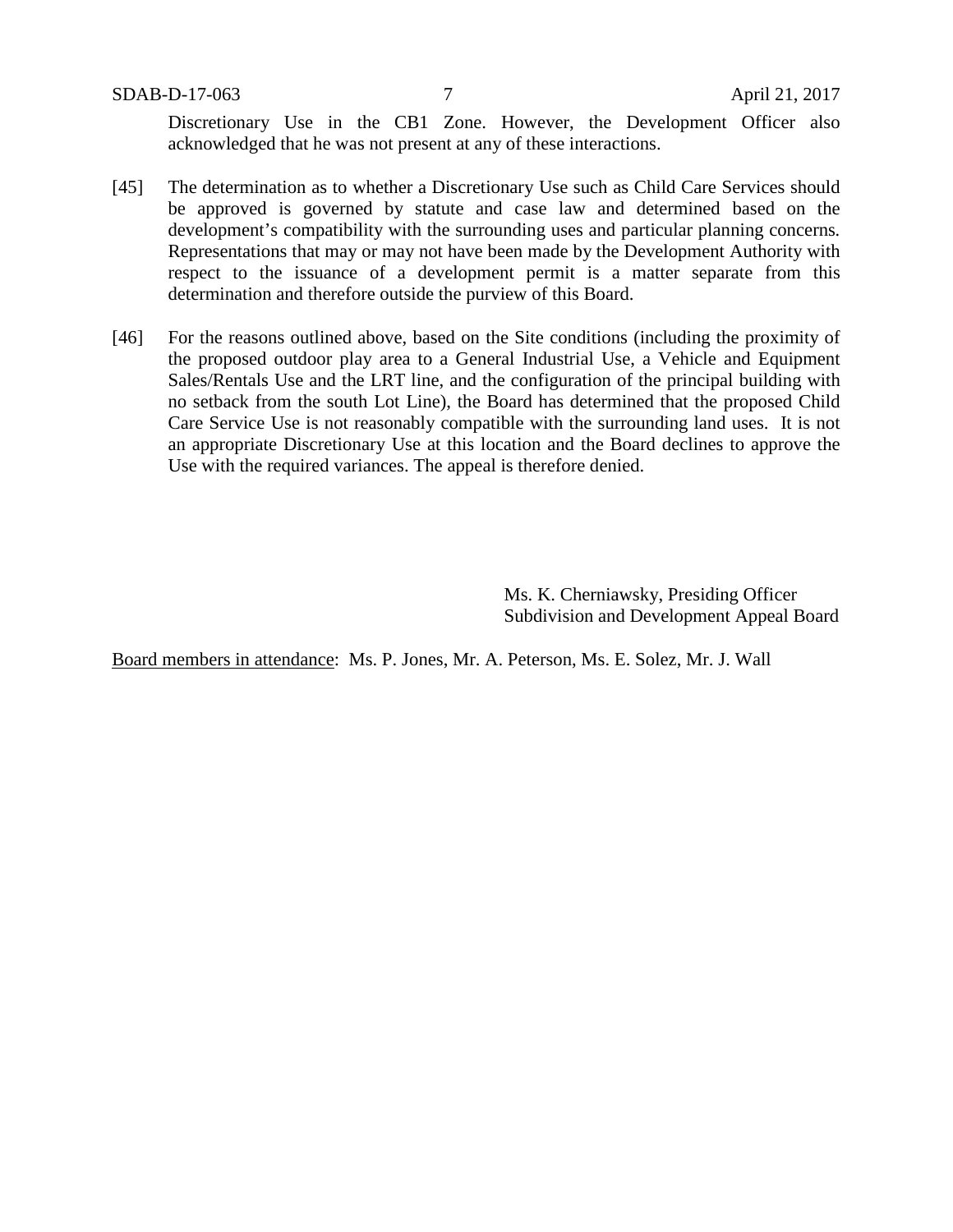## **Important Information for the Applicant/Appellant**

- 1. This decision may be appealed to the Alberta Court of Appeal on a question of law or jurisdiction under Section 688 of the *Municipal Government Act*, RSA 2000, c M-26. If the Subdivision and Development Appeal Board is served with notice of an application for leave to appeal its decision, such notice shall operate to suspend the Development Permit.
- 2. When a decision on a Development Permit application has been rendered by the Subdivision and Development Appeal Board, the enforcement of that decision is carried out by the Sustainable Development Department, located on the 2nd Floor, Edmonton Tower, 10111 – 104 Avenue NW, Edmonton, AB T5J 0J4.

*NOTE: The City of Edmonton does not conduct independent environmental checks of land within the City. If you are concerned about the stability of this property for any purpose, you should conduct your own tests and reviews. The City of Edmonton, when issuing a development permit, makes no representations and offers no warranties as to the suitability of the property for any purpose or as to the presence or absence of any environmental contaminants on the property.*